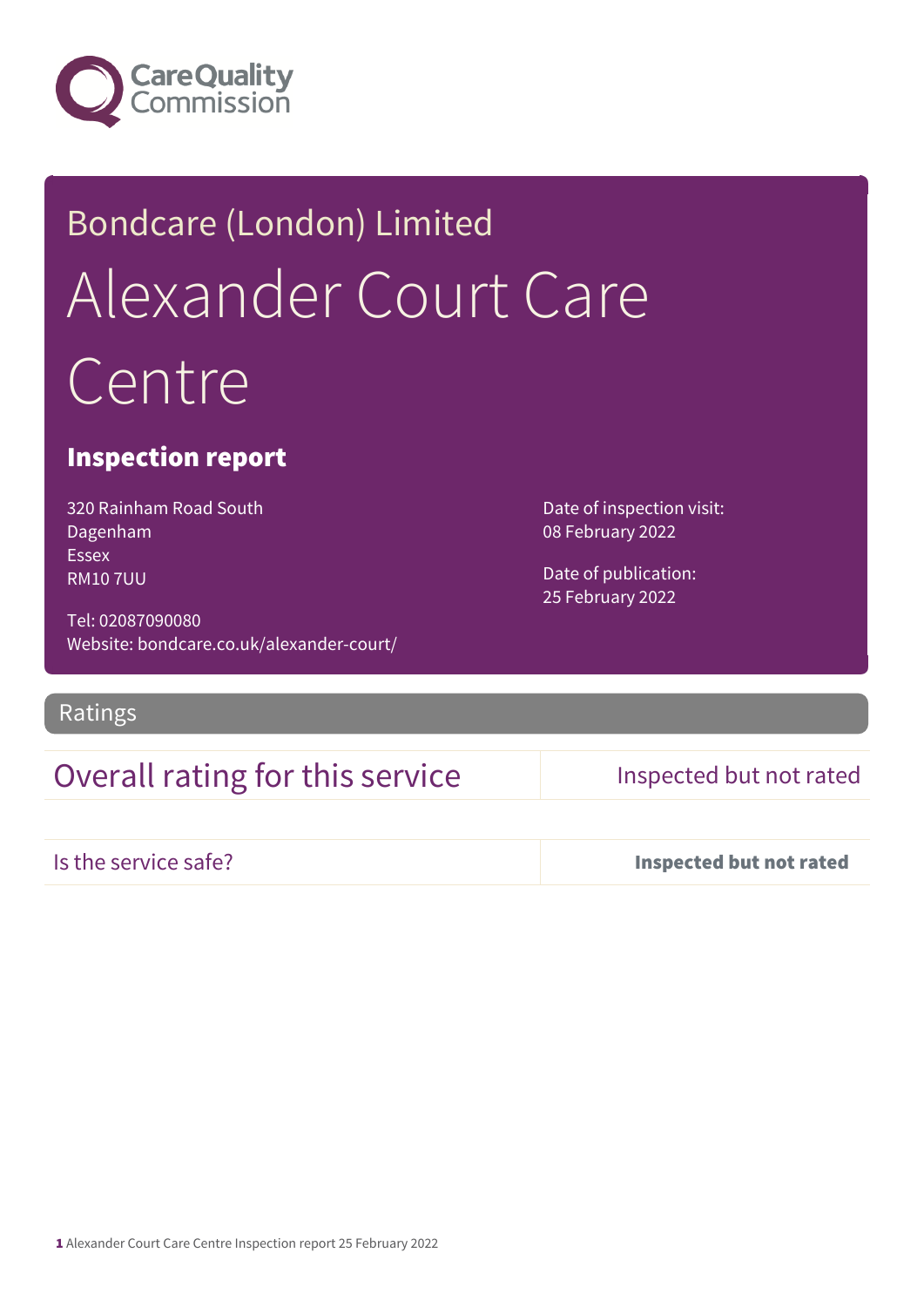## Summary of findings

### Overall summary

Alexander Court Care Centre is a registered care home providing nursing and personal care for up to 82 people aged 65 and over, some of whom may have physical disabilities or dementia. At the time of the inspection, 77 people were living in the home. The home was comprised of five individual care units, each with their own separate facilities.

We found the following examples of good practice

The provider implemented visiting arrangements that were safe and helped to control and prevent the spread of infections. Visitor protocols included a lateral flow test (LFT) for COVID-19 at the entrance or proof of a negative LFT test taken shortly before their arrival. Visitors were given access to Personal Protective Equipment (PPE), such as face masks to make sure the risk of catching and spreading infections was minimised. Hand sanitiser was available for use at the entrance. Visitors had their temperature taken by staff to check they were not symptomatic of COVID-19.

Visiting professionals were asked to provide evidence of their COVID-19 vaccinations prior to entering the home. All care home staff took a daily LFT test as a precaution to check if they had the virus before starting their work in the home. The registered manager recorded all test results of staff and people. They followed national guidance when staff tested positive.

During a recent outbreak of COVID-19 in the home, people that had tested positive self-isolated in their rooms to manage the spread of infection. Policies, procedures and government guidance related to COVID-19 were followed to help staff continue to support people safely. There were suitable arrangements for zoning and closing off each unit where an outbreak occurred to minimise the spread of infection through the building. Ventilation and temperature control systems helped to ensure COVID-19 droplets could be dispersed outside. The registered manager also followed recommendations made by an infection, control and prevention professional to help prevent future outbreaks.

The provider followed visiting guidance for outbreaks. There was allowance for relatives of people receiving end of life care in the home or essential care givers of people in the home. Other relatives or friends of people in the home were permitted window visits from a visitor's pod located on the ground floor. People were supported to keep in contact with relatives by telephone or video calls while they were self-isolating.

The service had enough staff to meet people's needs. There were some staffing pressures due to a high number of staff that had to self isolate after catching COVID-19. Agency staff were recruited to cover when needed and records showed the provider was able to maintain their assessed staffing levels. At the time of our inspection, all permanent staff had returned to work after their period of self isolation.

Staff and people took part in a COVID-19 testing programme according to government guidance. All staff had completed relevant training in infection control and PPE. We saw staff using PPE correctly and safely.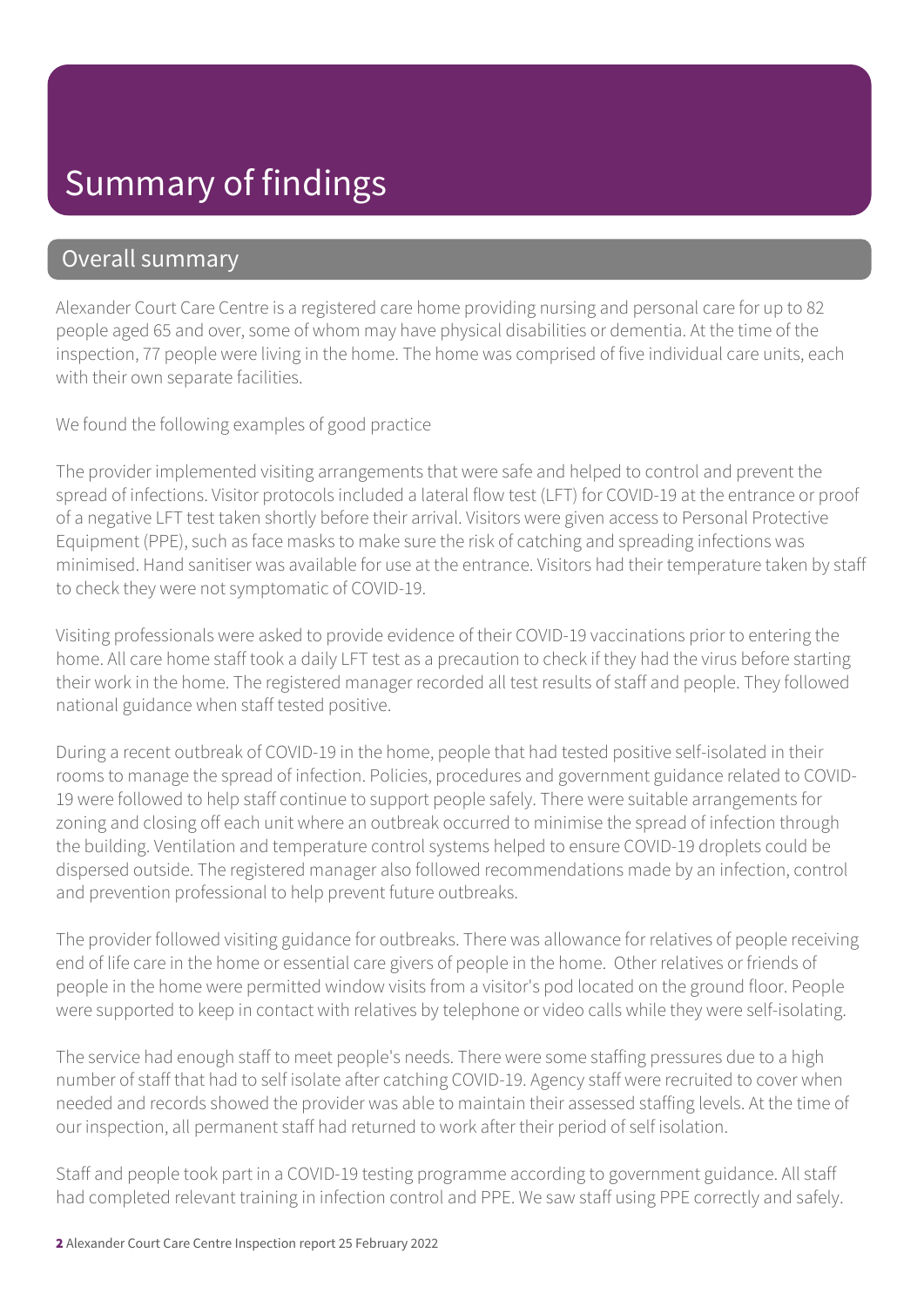Handwashing guidance was displayed throughout the home and additional PPE was available for staff and visitors. The registered manager carried out infection control audits of all areas within the home in accordance with the provider's infection control policies. There was a daily cleaning schedule in place to ensure the premises was kept clean and to maintain hygiene, which helped prevent the spread of infections.

The provider kept up to date with government and local guidance on vaccinations, self isolation, visiting and outbreaks to ensure they were following it correctly.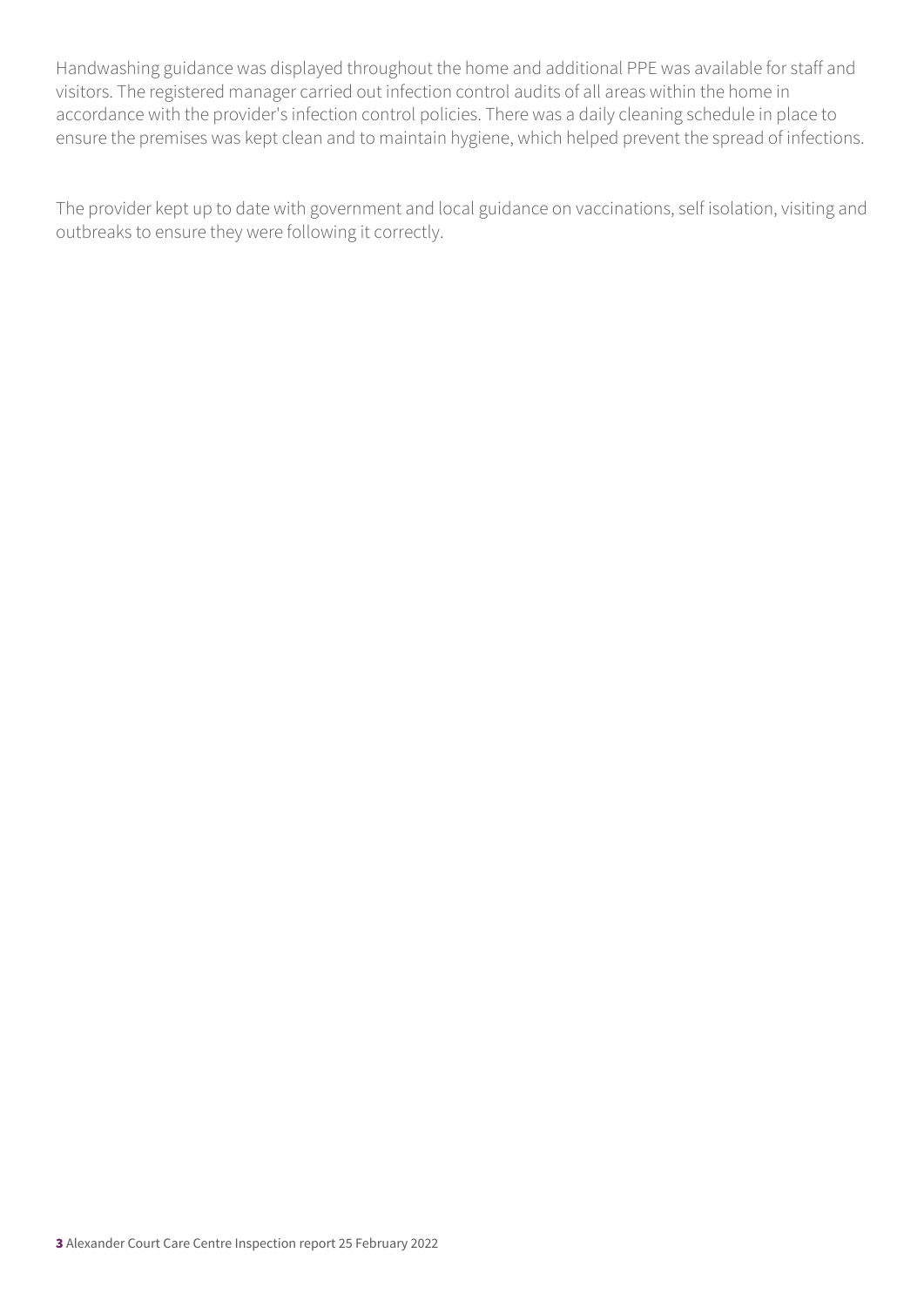## The five questions we ask about services and what we found

We always ask the following five questions of services.

Further information is in the detailed findings below.

Is the service safe? Inspected but not rated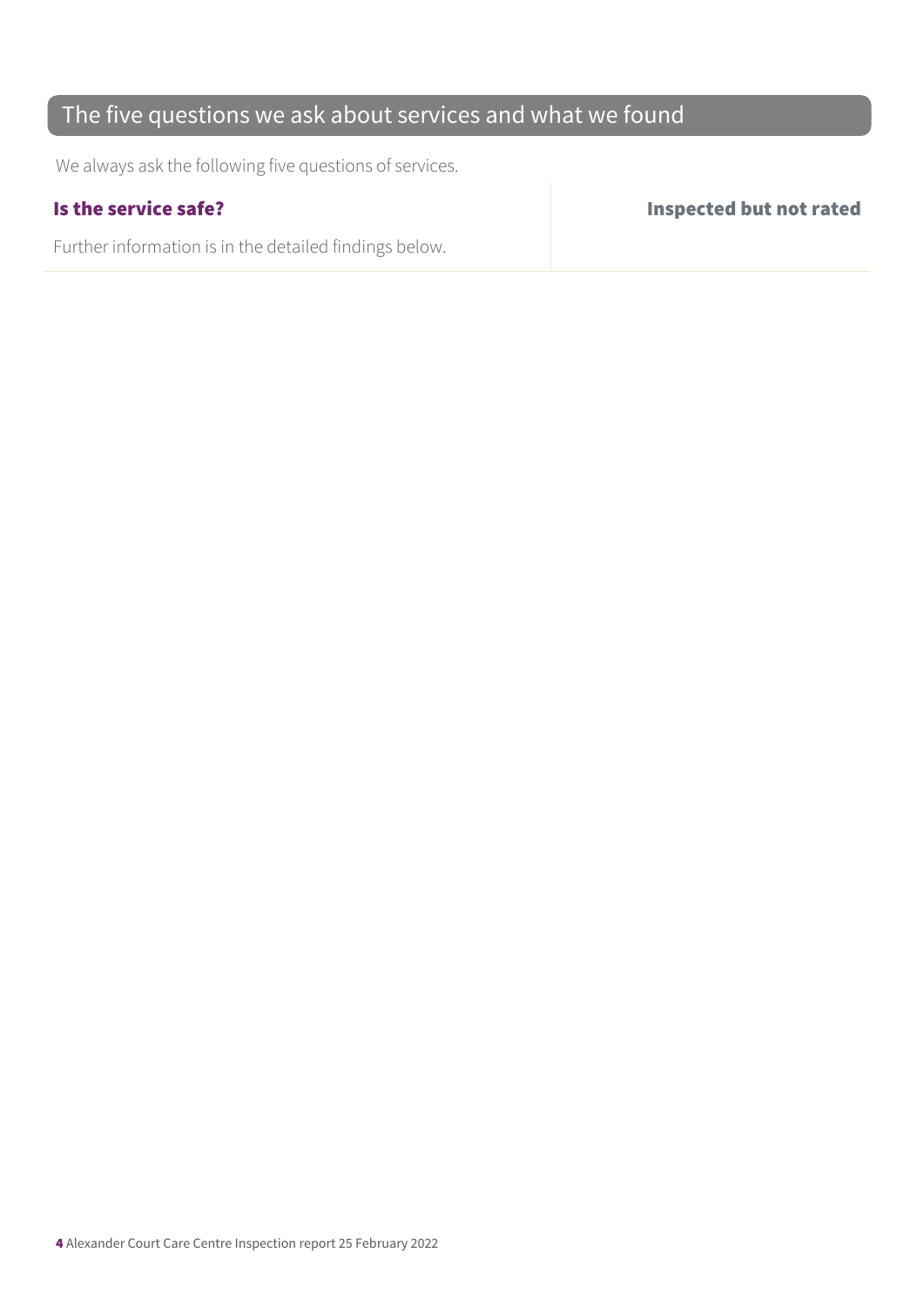

# Alexander Court Care Centre

Detailed findings

# Background to this inspection

We carried out this inspection under Section 60 of the Health and Social Care Act 2008 as part of our regulatory functions. This inspection was planned to check whether the provider is meeting the legal requirements and regulations associated with the Health and Social Care Act 2008.

As part of CQC's response to care homes with outbreaks of COVID-19, we are conducting reviews to ensure that the Infection Prevention and Control (IPC) practice is safe and that services are compliant with IPC measures. This was a targeted inspection looking at the IPC practices the provider has in place. We also asked the provider about any staffing pressures the service was experiencing and whether this was having an impact on the service.

This inspection took place on 8 February 2022 and was unannounced. We informed the registered manager shortly before our arrival to make them aware of our visit.